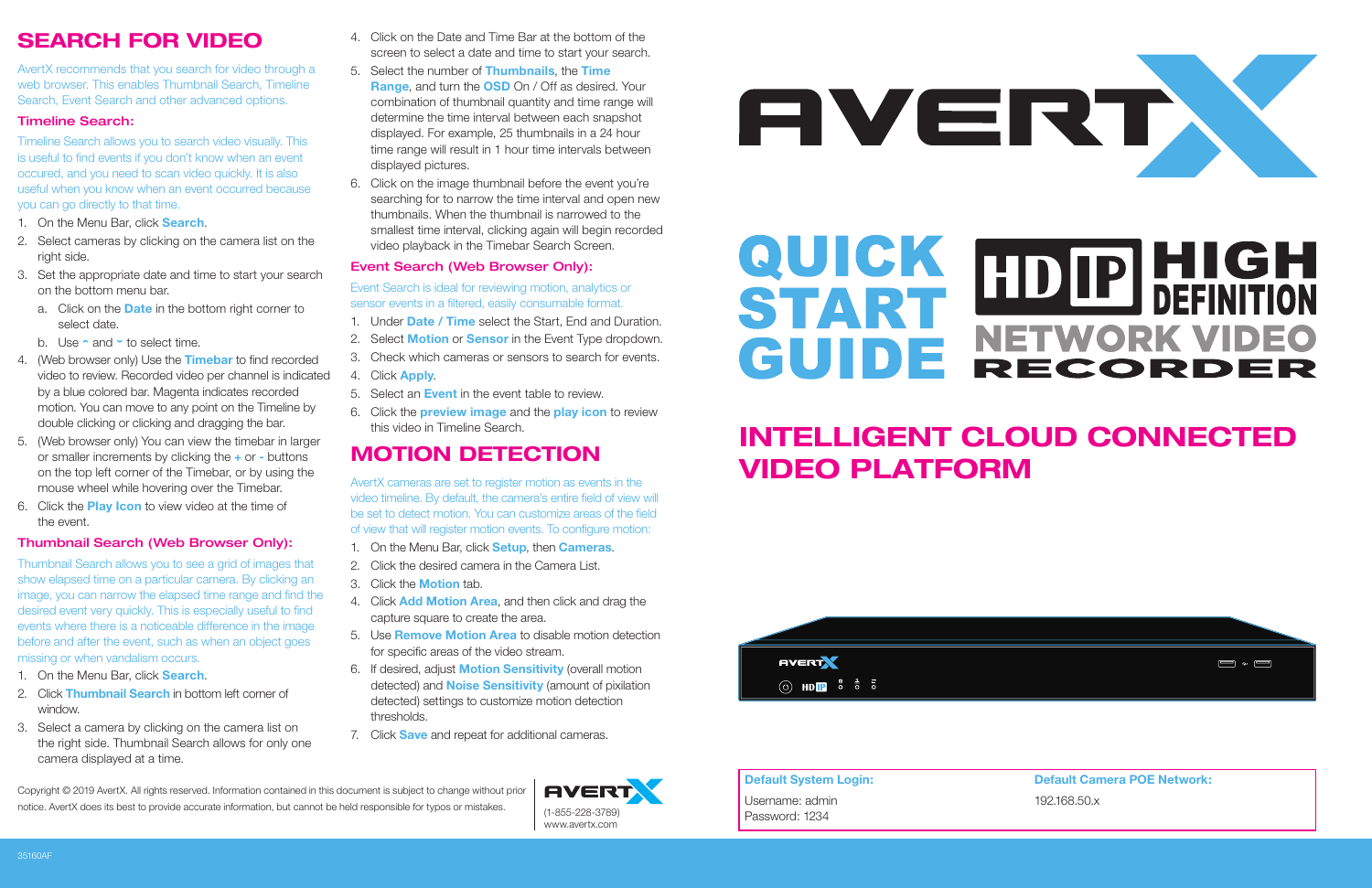

## **REMOTE ACCESS WITH AVERTX CONNECT**

Access live or recorded video anytime, anywhere on any web browser, Apple TV, or Apple or Android mobile devices using free AvertX Connect apps. AvertX apps are available in the iTunes App Store and the Google Play Store.

- Use the same email address and password to log in to the AvertX cloud, mobile apps, Apple TV viewer, and even the local NVR.
- Save and share video clips securely to the cloud.
- Easily connect to NVRs at multiple locations with the same account.
- Instantly share access to live and recorded video with family, employees or law enforcement.

Once your NVR is connected to the internet, get started with these easy steps:

AvertX software makes it easy to add and configure IP cameras. Your PoE recorder will automatically detect and add AvertX IP cameras connected to the on-board PoE switch.

Third party cameras may need to be configured using a third party program before being added. AvertX software automatically detects ONVIF Profile S compliant cameras set to DHCP. Cameras not meeting these requirements must be configured manually.

- 1. Create an account at **connect.avertx.com** (if you don't already have one). You will receive an email from AvertX Connect to verify your email address.
- 2. Log in to AvertX Connect on your NVR.
	- a. Click on **Setup**, then **AvertX Connect**.
	- b. Enter your **Email** and **Password**, or **Registration Code** then click **Connect**.
- 3. Log in to your AvertX Connect account on a web browser, Apple TV, or the AvertX Connect app on your mobile device.
- 4. That's it. You may access your recorder from anywhere using a web browser or mobile device.

- 1. In **Live** view, right click on the camera tile that you would like to focus. The right click menu will appear.
- 2. Click **Zoom In**. The camera lens will zoom in a little bit and then find its focus.
- find its focus.

## **ADDING CAMERAS**

- Digital Zoom
- PTZ (Pan, Tilt, Zoom) Controls
- Thumbnail Search
- Timeline Search
- Event Search

1. For automatically detected cameras, select the camera(s) using the check boxes and then type the appropriate

- **Username** and **Password.**
- 2. Click **Add**.

## **TO FOCUS YOUR CAMERAS**

Email Alerts and Push Notifications for motion, sensor and health alerts are set through the ProConnect NVR and sent to the AvertX Connect cloud gateway for delivery. For Push Notifications, you will also need the AvertX Connect Mobile app.

> If the picture from your camera looks blurry, it may need to be focused. If your camera is equipped with an autofocus zoom lens, it will focus when you activate the zoom functions.

> 3. If you would like the original wider view of the camera, click **Zoom In**. The camera lens will zoom out a little bit and then

3. Pinch out on the video image to zoom. The camera lens will zoom in a little bit and then find its focus. If you would like

#### On mobile app:

- 1. In **Live** view, select the camera that you would like to focus.
- 2. Tap the **PTZ** icon at the bottom of the screen.
- the original wider view of the camera, pinch in.

If the camera is still blurry or is not focused on what you would like, repeat the zoom in / zoom out process.

### **REMOTE USE**

Your NVR is optimized for remote use. You can access all functions and settings remotely through a web browser, enabling you to place your NVR wherever it is secure and convenient without the need to be connected to a monitor.

Connecting to your NVR with a web browser will provide the most powerful and feature-rich experience.

Additional features of web browser interface:

#### AvertX Connect Apps:

Your AvertX Cloud-Connected NVR is compatible with **AvertX Connect** Apps. **Search for AvertX Connect** in the iTunes App Store or the Google Play Store. AvertX Cloud-Connected NVRs are not compatible with other AvertX Apps.

## **ENABLING EMAIL AND PUSH NOTIFICATIONS**

After logging in to AvertX Connect from Setup:

- a. Select **Send Health Events** to AvertX Connect to enable motion alert.
- b. Select **Send Event Images** to AvertX Connect to receive an image with the alert. Deselecting this option reduces the amount of data sent if your network has bandwidth limitations.

## **USING THE SOFTWARE**

#### **MAIN MENU**